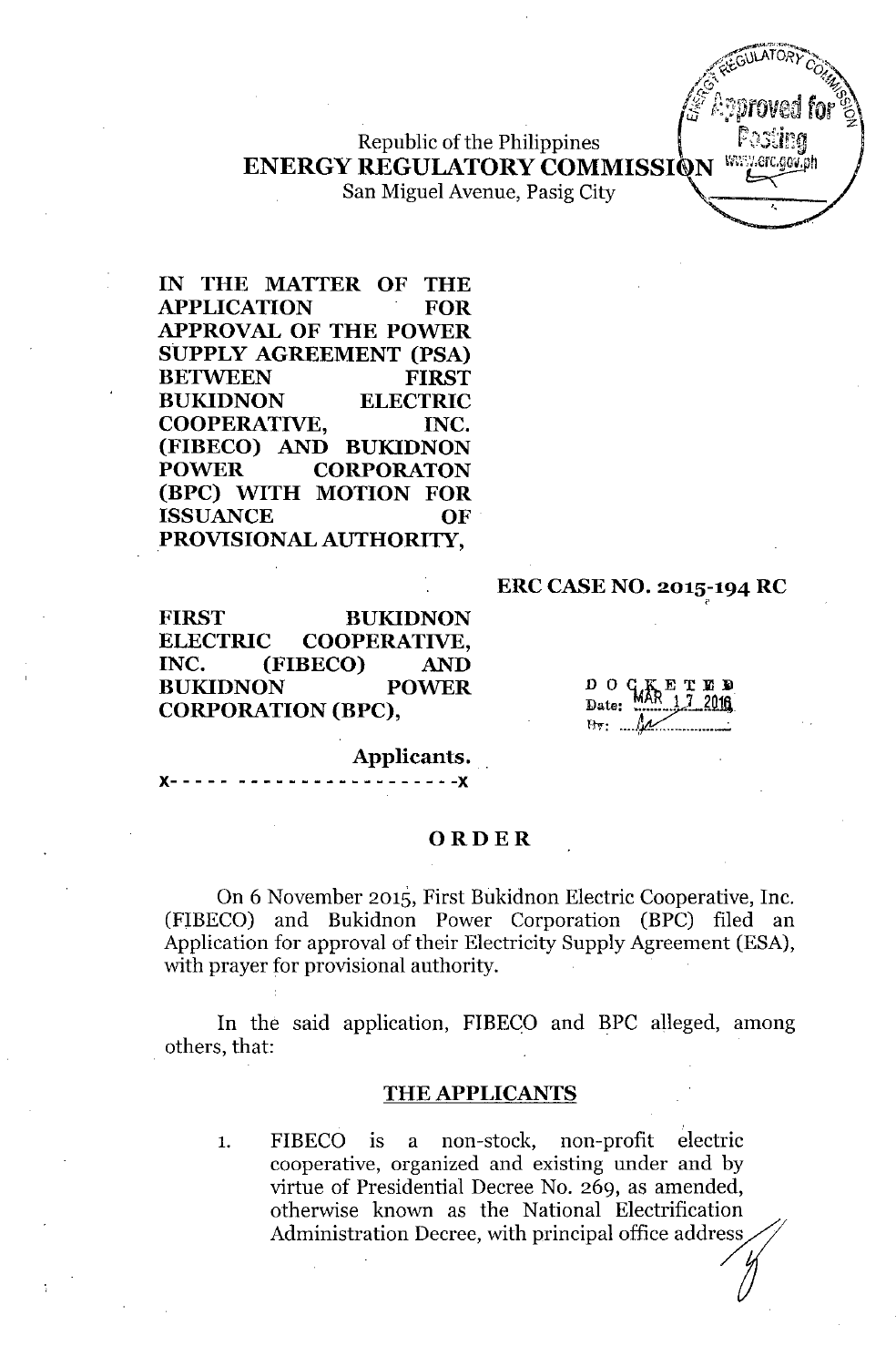at Anahawon, Maramag, Bukidnon. It operates an electric light and power distribution service in the municipalities of Don Carlos, Kalilangan, Kibawe, Kitaotao, Maramag, Pangantucan, San Fernando, Quezon, Dangcagan, Damulog, Kadingilan, and the City of Valencia, all in the Province of Bukidnon, and the municipality of Wao in the Province of Lanao del Sur. Copies of FIBECO's Certificate of Franchise, and Articles of Incorporation and By-Laws are attached as Annexes "A" and "B", respectively.

2. BPC is a stock corporation duly organized and existing under the laws of the Republic of the Philippines with principal address at National Highway, Barangay Barandias, Municipality of Pangantucan, Province of Bukidnon. Copies of BPC's Certificate of Registration, Amended Articles of Incorporation and By-Laws and latest General Information Sheet are attached as Annexes "C," "D" and "E," respectively.

BPC is joining FIBECO as co-applicant in this case for the approval of the terms and conditions provided in the Power Supply Agreement dated 24 July 2015 ("PSA") between BPC and FIBECO.

3. FIBECO and EPC may be served with pleadings, papers, notices and other processes through their respective counsels at the addresses indicated below.

## **NATURE OF THE APPLICATION**

4. Pursuant to Rule 20 (B) of this Honorable Commission's Rules of Practice and Procedure ("ERC Rules"), and other pertinent rules and regulations, this Application is being submitted to this Honorable Commission for its due consideration and approval of the PSA executed by and between FIBECO and BPC. A copy of the PSA is attached as Annex "F".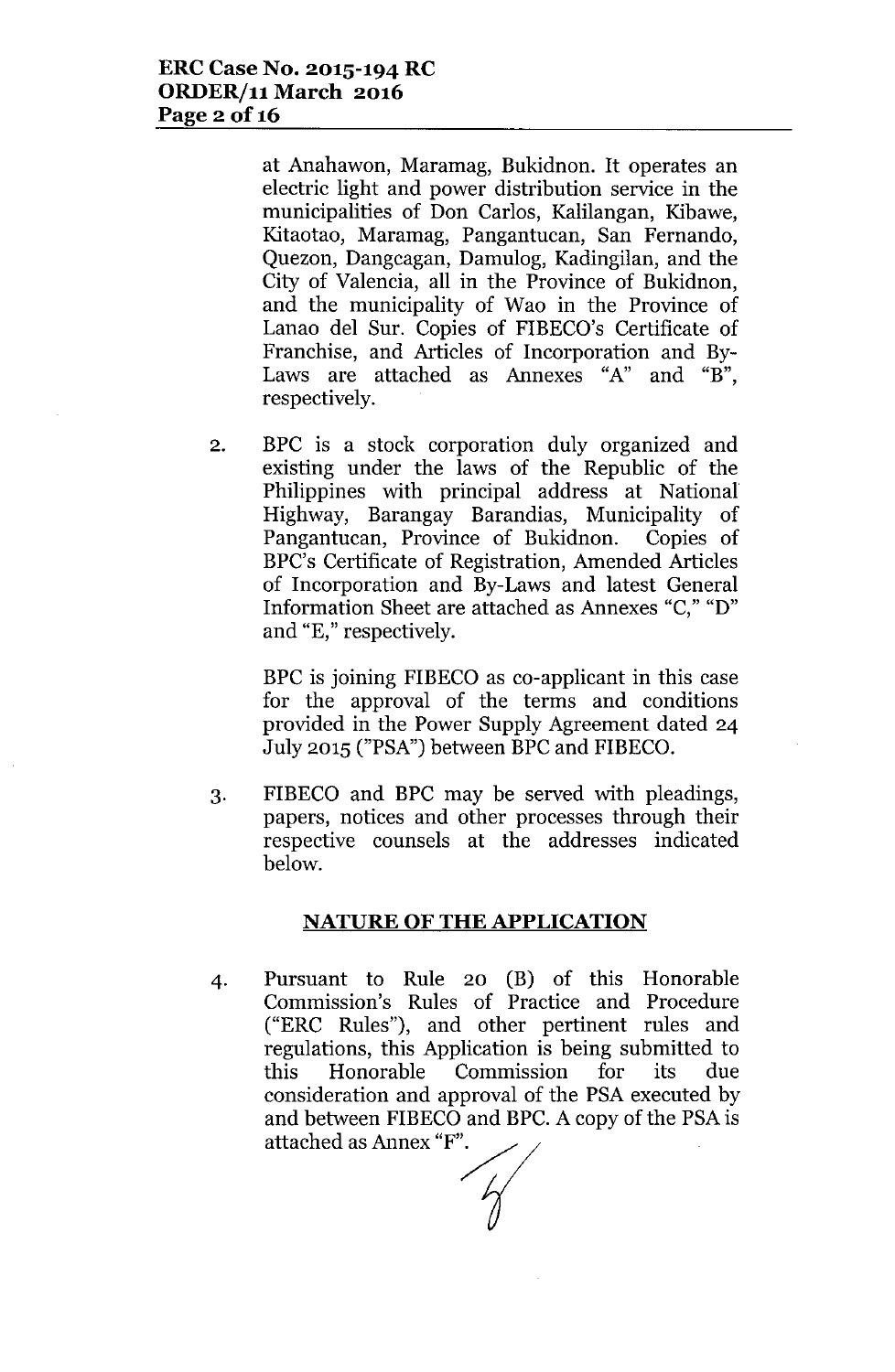### **STATEMENT OF THE FACTS**

- 5. FIBECO currently sources the bulk of its electricity requirements from the Power Sector Assets & Liabilities Management Corporation ("PSALM") and the remainder from King Energy Generation, Inc. ("KEGI"), Crystal Sugar Company, Inc. ("CSCI"), and BPC's Barandias Power Plant.
	- a. On August 26, 2005, PSALM and FIBECO executed a Contract for the Supply of Electric Energy ("CSEE") to be in force for a period of ten (10) years. The CSEE has already expired last August 26, 2015. However, the projected renewal is below 36% of existing contracted energy for contract year 2016 to 2018. PSALM has also confirmed that it has insufficient capacity to supply the additional power requirements of the Mindanao distribution utilities beyond the contracted energy and equivalent demand in its existing CSEEs.
	- b. To avoid power curtailment, FIBECO entered into (a) a power supply agreement with KEGI for 3 MW for a term of ten (10) years from 2011-2021, and (b) a non-firm power supply agreement with CSCI for an average power of 4 MW from 6 September 2010 until such time that CSCI's facility becomes a FIT-eligible renewable energy plant.
	- c. On 16 October 2014, FIBECO also entered into a Power Supply Agreement with BPC, for the supply of 4-4 MW from BPC's 2X2-4 MW Fuel Power Plant located at Barangay Barandias, Pangantucan, Bukidnon ("Barandias Power Plant"), for a term of fifteen (15) years counted from the Closing Date of the said Power Supply Agreement. On 3 August 2015, this Honorable Commission granted the parties' prayer for provisional authority to implement the said Agreement.
- 6. FIBECO's load requirements at present is, on average, 31.54 MW on a monthly basis. With 24 MW supplied by the PSALM, KEGI, CSCI, BPC's Barandias Power Plant, FIBECO currently has a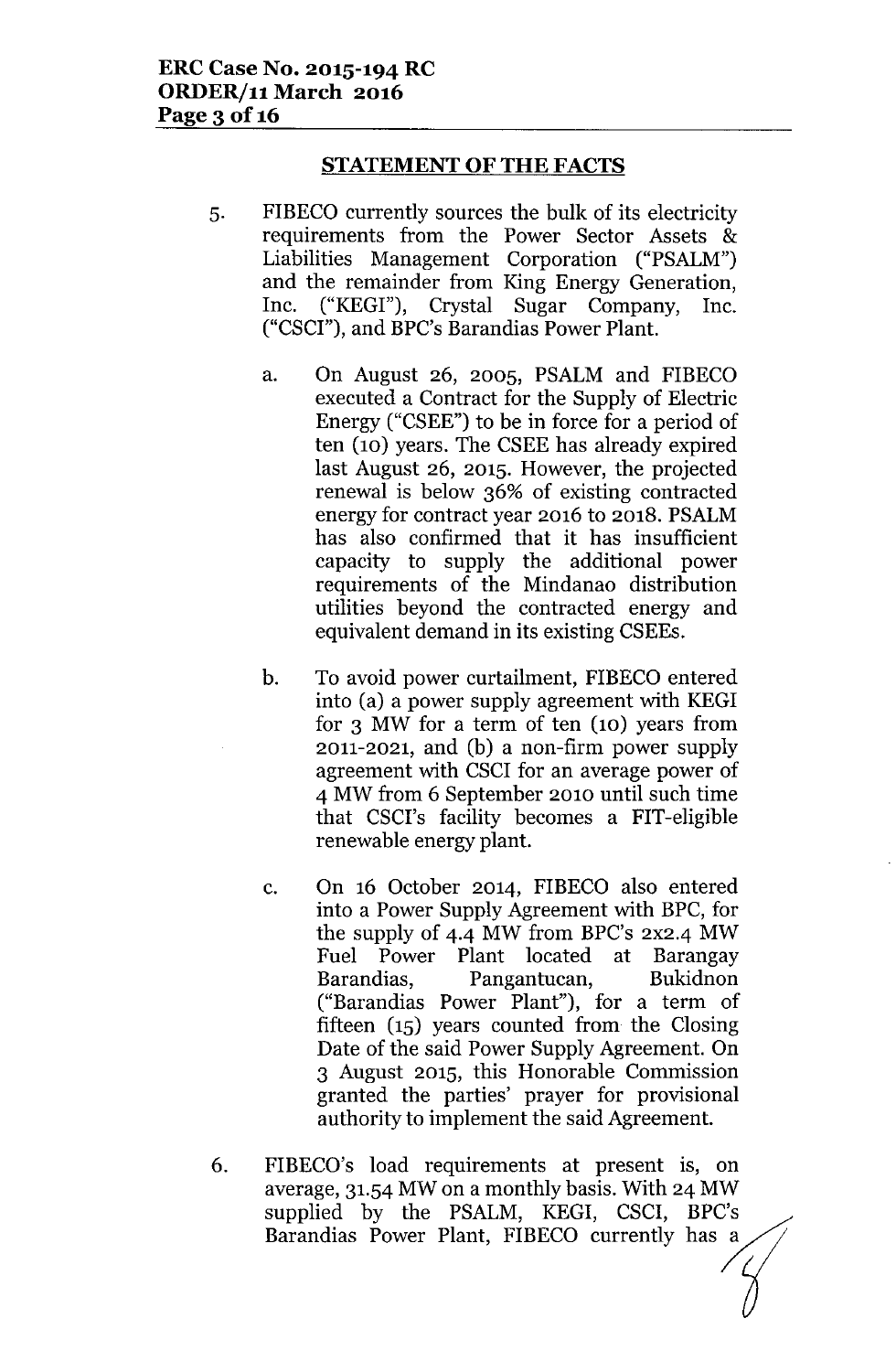supply deficiency of 4 MW to 6 MW on a monthly basis resulting in rotating brown-outs in FIBECO's franchise area. This deficiency in supply persists in the entire island of Mindanao and has been recognized by the Department of Energy ("DOE"), prompting the DOE to issue various department circulars to address the critical supply situation in Mindanao including DC201O-03-0003 and DC2012-03-0004 which calls for distribution utilities to ensure that the power requirements within their franchise areas are adequately covered by supply contracts.

- 7. In addition to the supply deficiency to meet the current demand in FIBECO's franchise area, the energy requirement of FIBECO customers is expected to increase in the next few years as demonstrated by FIBECO's Actual and Forecasted Load Data and Distribution Development Plan, copies of which are attached as Annexes "G" and "H", respectively.
- 8. The expiration of the PSALMCSEE in 2015 and the projected 36% decrease of existing contracted energy for contract year 2016 to 2018, coupled with the projected increase in the energy requirements of FIBECO customers are expected to intensify this existing shortage of the energy available to FIBECO's customers.
- 9. The current power crisis in Mindanao underscores the need for FIBECO to enter into a bilateral agreement with generation companies with other sources of power to augment its supply.
- 10. Cognizant of the impending shortfall, FIBECO again negotiated with BPC to supply 2 MW of capacity now to be sourced from BPC's 2.5MW Fuel Power Plant located at Barangay Mabuhay, San Fernando, Bukidnon ("Mabuhay Power Plant").
- 11. The execution of the PSA subject of the present application between FIBECO and BPC is attractive to FIBECO for the following reasons:
	- a) BPC is committed to construct Mabuhay Power Plant;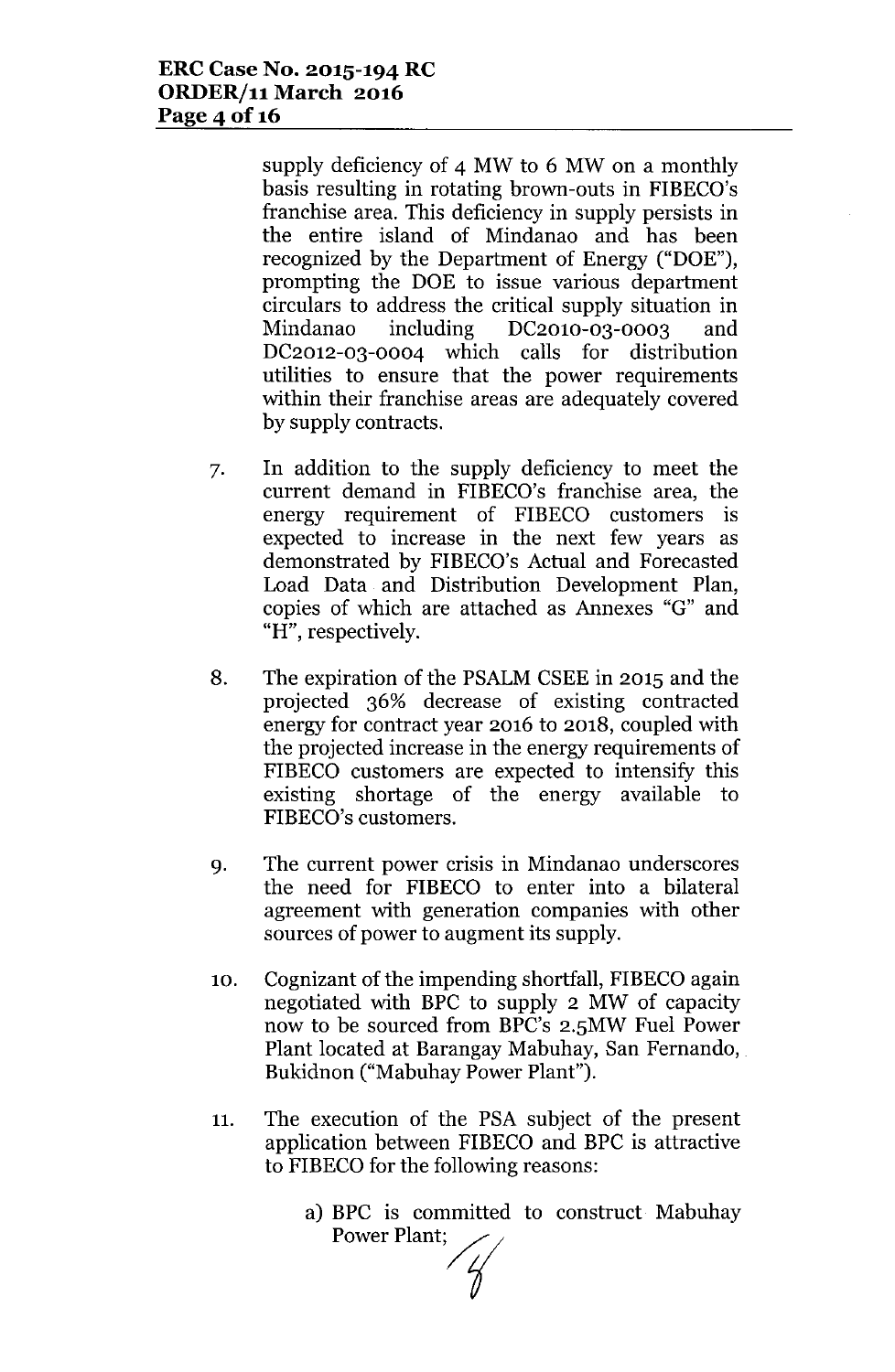- b) The Facility will address the impending energy shortage faced by FIBECO and its Franchise Area brought about by the expiration of the PSALM CSEE and the expected increase in the energy requirements of FIBECO's customers; and
- c) BPC has committed to build the Mabuhay Power Plant in the shortest possible period and, in fact, has already ordered the diesel engine generators for the said facility from its supplier.
- 12. On 24 July 2015, FIBECO and BPC signed and executed the PSA subject of the instant Application. A copy of the Board Resolution attesting to the authority of FIBECO and its authorized representatives to enter into the PSA with BPC is attached as Annex "I".

#### **ABSTRACT OF THE POWER SUPPLY AGREEMENT AND OTHER RELEVANT INFORMATION**

- 13. In order to supply power to FIBECO under the PSA, BPC shall construct, own, operate, manage and maintain the Mabuhay Power Plant.
- 14. Salient Features of the PSA. The PSA between FIBECO and BPC contains the following salient terms and conditions:
	- a) Term. The PSA has a term or contract period of fifteen (15) years commencing from Closing Date, automatically renewable for another fifteen (15) years, unless written notice is served by the duly authorized representative of one party to the other not later than ninety (90) days prior to the expiration of the Term. The Term shall likewise be extended, day for day, for the duration of any Force Majeure Event.
	- b) The Closing Date shall be on 15April 2016 or on such date after 15 April 2016 when BPC issues a waiver, or in its sole discretion, provide a grace period for, the satisfaction of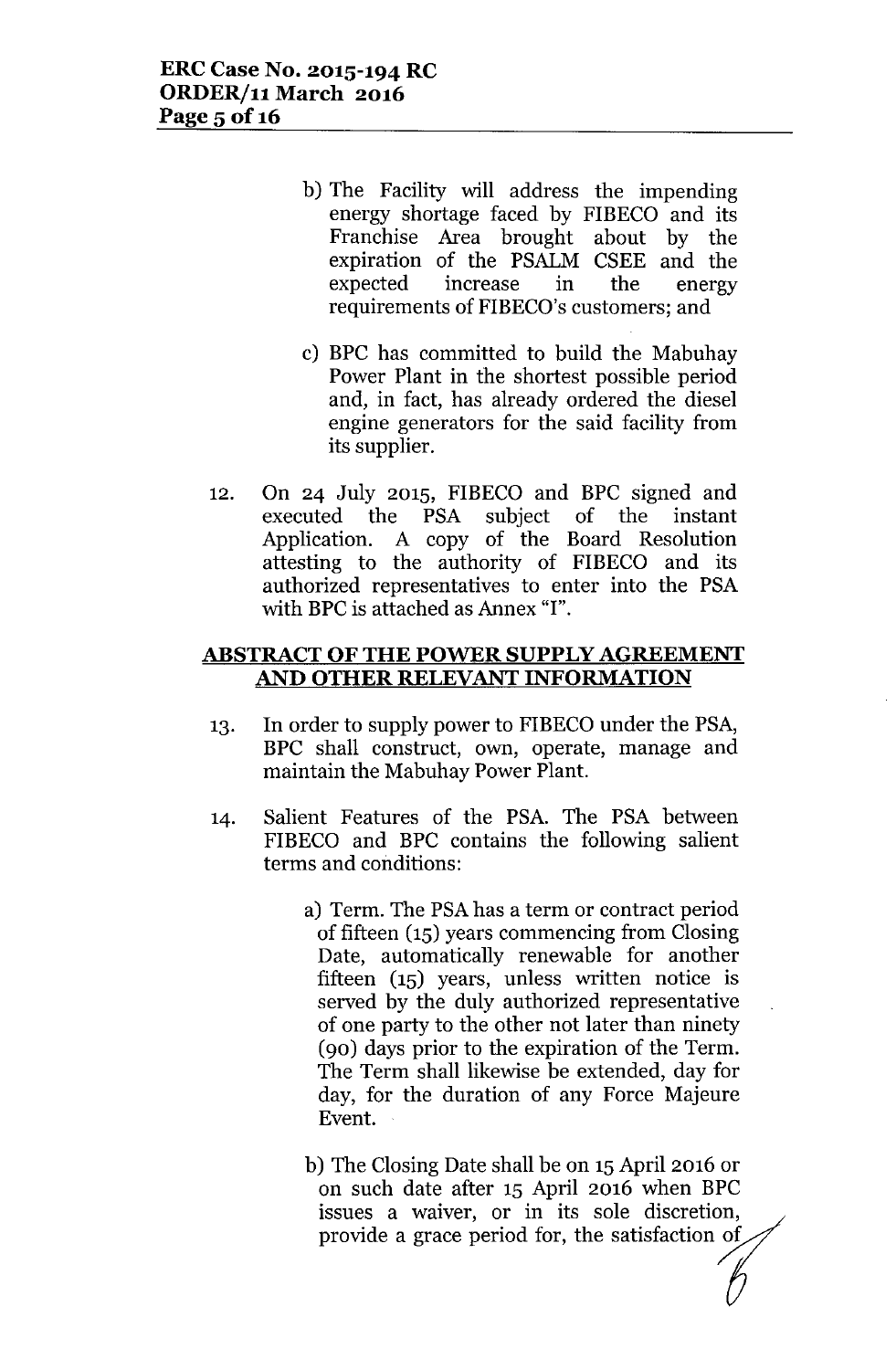the following conditions: (a) receipt by BPC of a certificate executed by the corporate secretary of FIBECO attesting that the Board of Directors of FIBECO has adopted resolutions: (i) authorizing FIBECO to execute, enter into, deliver the PSA and the performance of its obligations thereunder, and (ii) designating the person authorized to execute the PSA on behalf of FIBECO; (b) FIBECO's submission of the Security Deposit to BPC.

- c) All of such conditions precedent have either been achieved or are in the process of being finalized except for the provisional or final approval by this Honorable Commission of the PSA.
- d) Contract Energy. BPC offers all electricity generated exclusively to FIBECO and FIBECO shall take and pay for all electricity generated by the Mabuhay Power Plant. The Mabuhay Power Plant is expected to produce up to 2500kW.
- e) Commercial Operations. During the term of this Agreement; fees for each Billing Period shall be calculated using a fixed rate as indicated below. The Contract Energy Fee (CEF) for every month is projected to be 5-4834Php/Kwh subject to the escalation factors.

# A. Electricity Rates

Capacity Fee  $(CF)$  = Php 804/kw/month Fixed O&M (FOM)  $=$  Php 418/kw/mont Variable O&M Fee (VOM)=  $Php 1.049/kWh$ Billing Capacity  $(BC) = 2,000$  kW

## B. Contract Energy Fee per Month

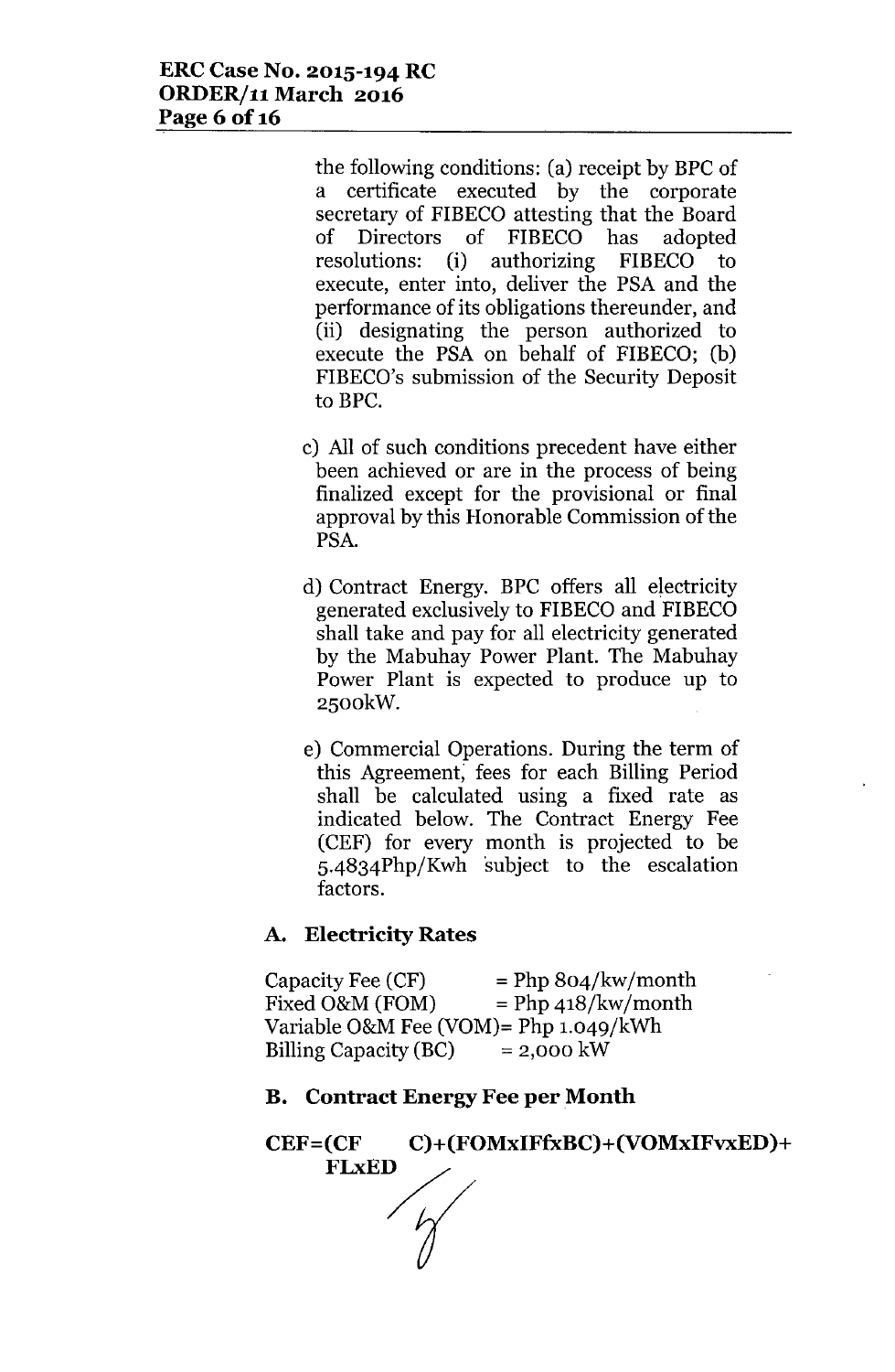Where:

 $CEF = Contract Energy Free in Php$ 

 $CF = Capacity$  Fee in Php/kW/Month

 $ED = Energy$  Delivered in kWh

 $FOM = Fixed O&M$  fee in  $Php/kW/month$ 

 $FL = Fuel$  and Lube Oil

- $IFf = Inflation Factor Fixed$
- IFv = Inflation Factor Variable

VOM = Variable Charge per Month in Php/kW

## **C. Computation of Power Purchased**

## *GENSET INPUT*

General Terminal Output at site conditions (kW/unit)  $= 2,000$ Generator Total Output at site condition in kW  $= 2,500$ Heat Rate  $1/kWh$  = 0.26

## *PLANT OPERATION OUTPUT*

Capacity Factor  $= 100\%$  $\text{Hours}/\text{Day} = 6$  $Days/year$  = 350  $Total = 2100$  Hrs. Average Demand  $kW = 2,000kW$ Energy Consumption per Year kWh/yr  $= 4,200,000$ Energy Consumption per Month kWh/month  $= 350,000$ 

#### *CONTRACT ENERGY FEES*

#### $CEF$

CFxBC+(FOMxIFfxBC)+(VOMxIFvxED )+(FLxED)

Capacity Fee  $(CF)$  = 804 Php/kW/month

 $=$  Php 1,607,899 per month

 $=$  Php 4.594 per kWh

Billing Capacity (BC)  $= 2,000 \text{ kW}$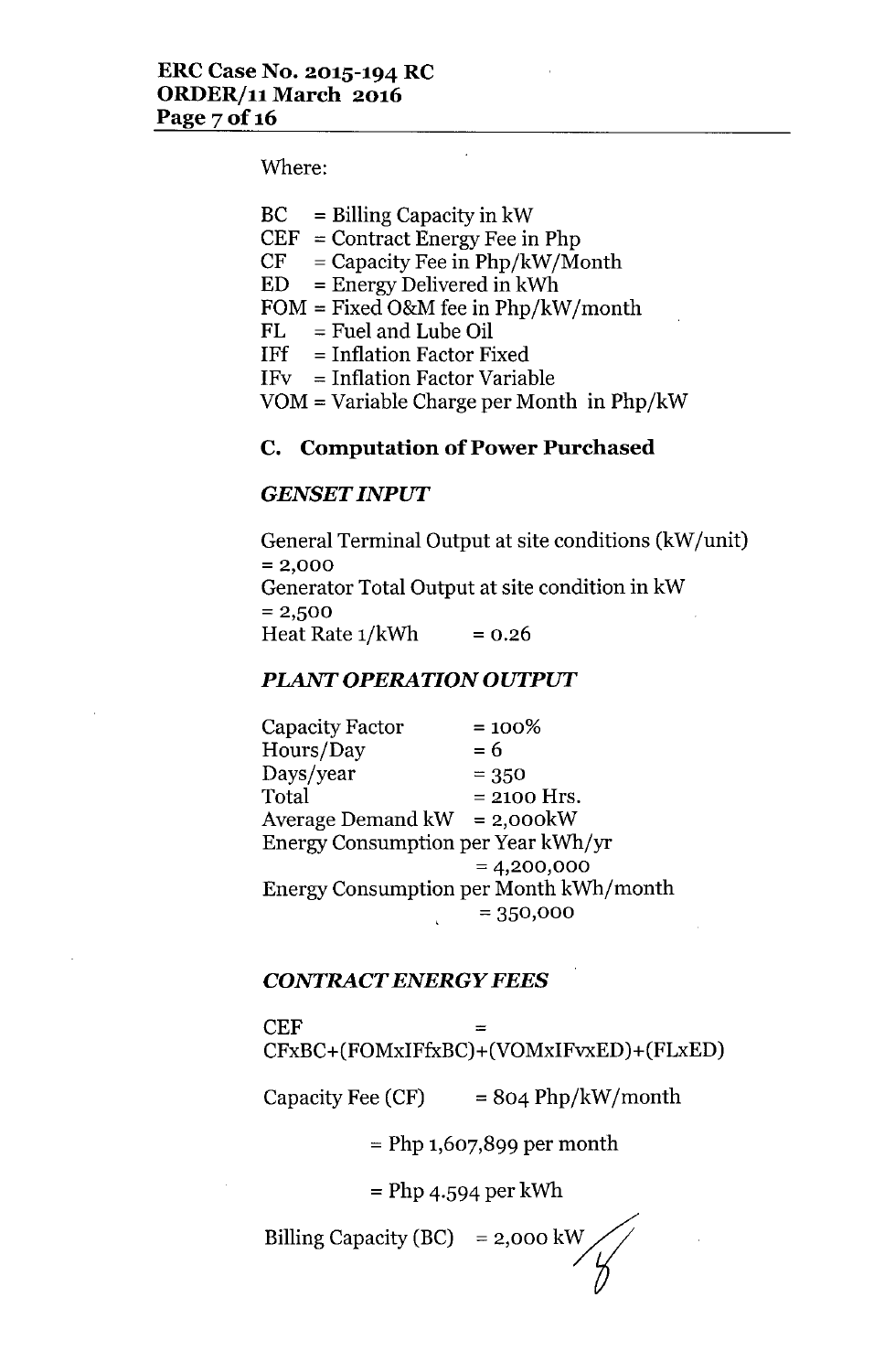Fixed O&M (FOM)  $=$  418 Php/kW/month  $=$  Php 835,173 per month = Php 2.386 per kWh Inflation Factor Fixed (IFf) Variable O&M (VOM) = 1.0489 Php/kWh  $=1$  $=$  Php 367,128 per month  $=$  Php 1.049 per kWh Inflation Factor Variable (IFv) =  $1$ Energy Delivered  $= 350,000$  kWh

Total Contract Energy Fee1= Php 2,810,200 per month

= Php 8.0291 per kWh

15. Rate Implication. An analysis was conducted to determine the impact of the implementation of the PSA on FIBECO's generation costs when the Mabuhay Power Plant commences commercial operation in 2016 vis-à-vis FIBECO procuring power from other sources. A detailed discussion of the rate impact analysis is attached as Annex "J", summary of which is illustrated in the following table: .

|            | <b>With BPC</b> | <b>Without</b><br><b>BPC</b> | <b>Difference</b> |
|------------|-----------------|------------------------------|-------------------|
| Year       | Php/kWh         | Php/kWh                      | Php/kWh           |
| Oct., 2015 | 5.0651          |                              |                   |
| 2016       | 6.7186          | 6.4628                       | 0.2558            |
| 2017       | 6.8479          | 6.7167                       | 0.1312            |
| 2018       | 6.7620          | 6.5666                       | 0.1954            |
| 2019       | 6.7616          | 6.5767                       | 0.1850            |
| 2020       | 6.7201          | 6.5448                       | 0.1753            |
| 2021       | 6.9329          | 6.7666                       | 0.1663            |
| 2022       | 6.8633          | 6.7053                       | 0.1580            |
| 2023       | 6.7991          | 6.6489                       | 0.1502            |

<sup>1</sup> Excluding fuel cost. Fuel and lube oil cost is passed on to consumers.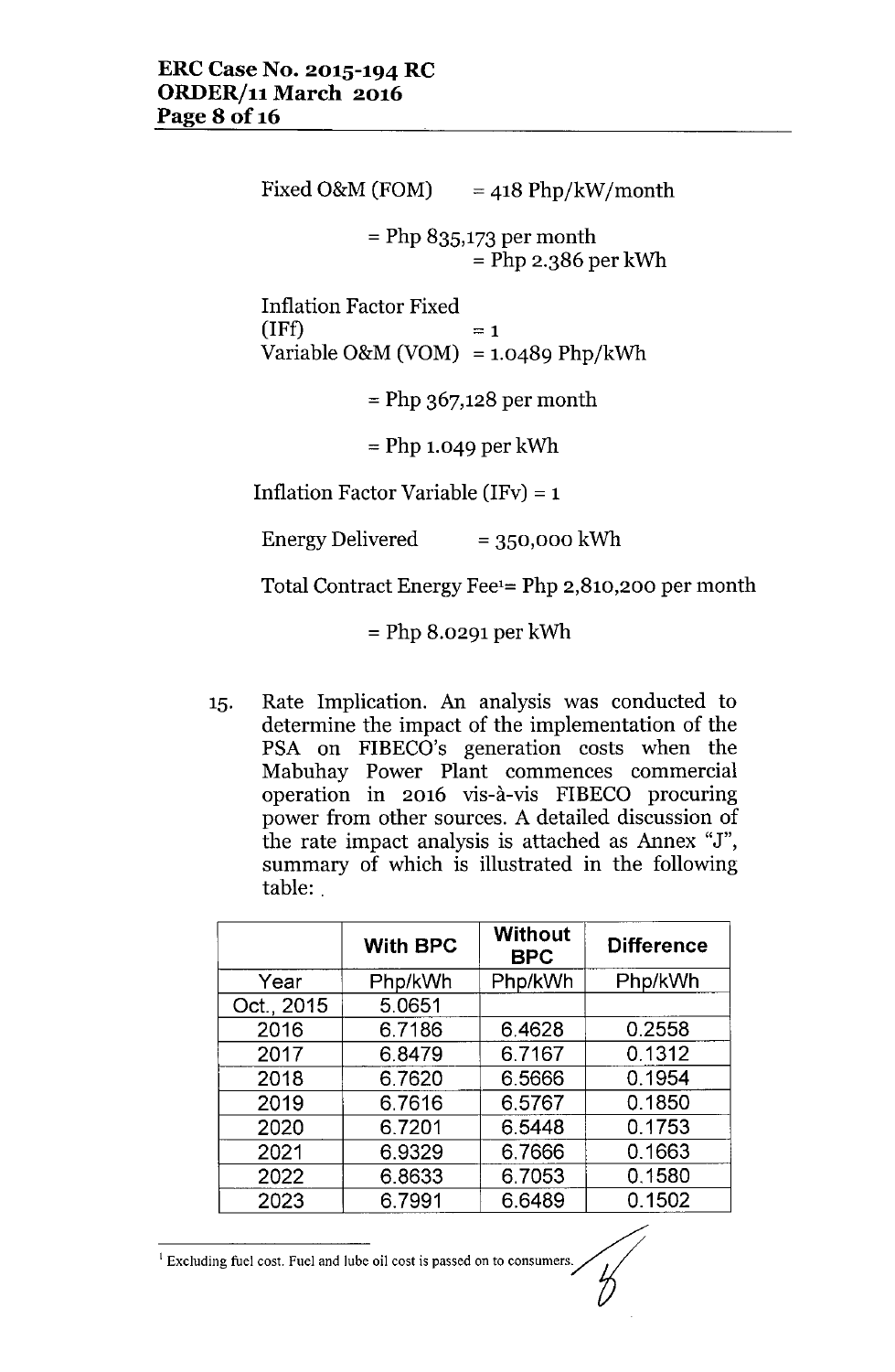Average increase in generation rates with BPC:Php 0.1772

Assumptions:

• FIBECO NPC/PSALM TSC expired on August 2015, and the projected renewal is below 36% of existing contracted energy for contract year 2016 to 2018 .

• Average Rate Impact is Computed based on Forecasted Sales for the Period

• Contract Cost with Existing suppliers are considered

• All existing Contracts are considered in the computation

• The rate being computed is the Generation Mix rate only

- 16. The benefits that will redound to FIBECO's consumers are immediate and tangible due to the significant decrease in rotating brownouts in the Franchise Area, which will improve the living conditions of residential customers and bolster the local economy as well as attract additional investments in the area.
- 17. In support of the instant Application, the Applicants are providing the Honorable Commission with the following documents, in addition to the Annexes specified above:

| <b>Description of Document</b>                  | <b>Annex</b> |
|-------------------------------------------------|--------------|
| BPC's Sources of Funds/Financial Plans          | K            |
| <b>Summary of BPC's Project Cost</b>            | Ι.           |
| BPC's cash flow                                 | M            |
| Basis for purchased power rate                  | N            |
| Soft copy of financial model of project         |              |
| <b>BPC's Fuel Supply Agreement</b>              | Р            |
| <b>Technical Description of the Plant</b>       |              |
| <b>BPC Environmental Compliance Certificate</b> | R            |
| <b>Sworn Statement of Procurement Process</b>   | Q            |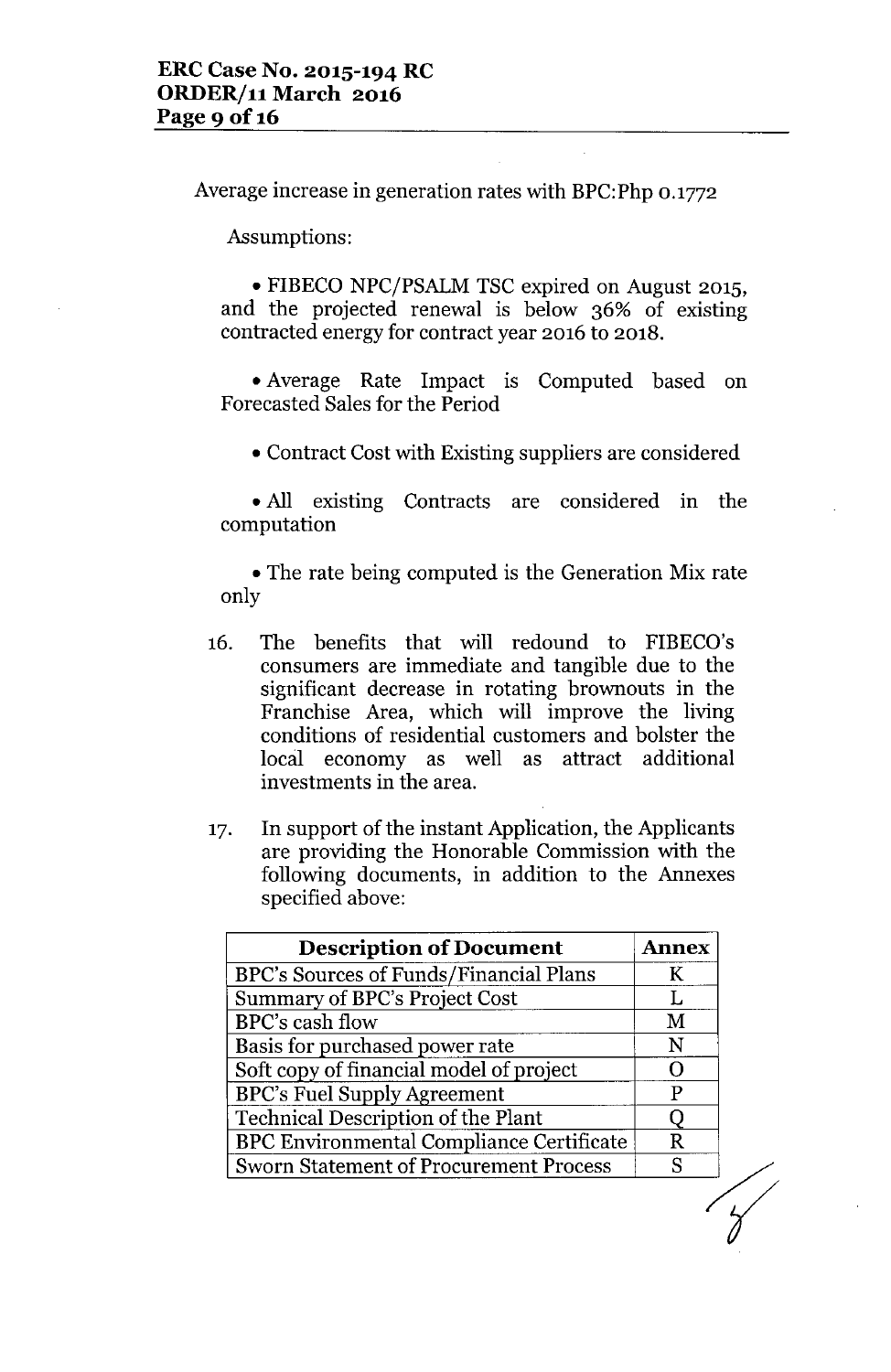#### **ERC Case No. 2015-194 RC** *ORDERj11* **March 2016 Page 11**of 16

notice of PSALM's EPIRA-mandated efforts to privatize the assets of the National Power Corporation ("NPC") in Mindanao, including the ongoing privatization activity for the Mt. Apo geothermal facilities, which are providing significant capacities to NPC and the privatization of which is expected to accelerate the reduction of PSALM's supply to FIBECO under the CSEE.

- c) Continuing demand growth. As illustrated in its Distribution Development Plan, FIBECO is expecting a growth in the total demand of its end-users so that, coupled with insufficiency of the PSALM capacity, there is a wide supply gap that urgently needs to be filled. Without the PSA with BPC, FIBECO will be incapable of satisfying the electricity requirements of its end-users who must be forced to suffer brownouts resulting from the curtailment of FIBECO.
- .21. In view of the foregoing, the Applicants respectfully request the Honorable Commission for the provisional approval of the PSA so that the obligation of BPC to supply energy under the Agreement may commence, which will enable the PSA to achieve Commercial Operation Date within 2015 when FIBECO's supply gap becomes critical. This will minimize and possibly avoid the power interruptions which have caused irreversible losses upon the economic productivity within FIBECO's franchise area. An Affidavit in support of the prayer for the issuance of Provisional Authority is attached hereto as Annex "T".
- 22. Furthermore, considering that under Article 8 of the PSA, each party undertook to keep in strict confidence and not disclose to any third party the terms or conditions of the PSA and all confidential . Information of the other party, the Applicants have agreed which information, in particular, they deem sensitive considering that these documents contain certain non-public information, data and calculations involving business operations and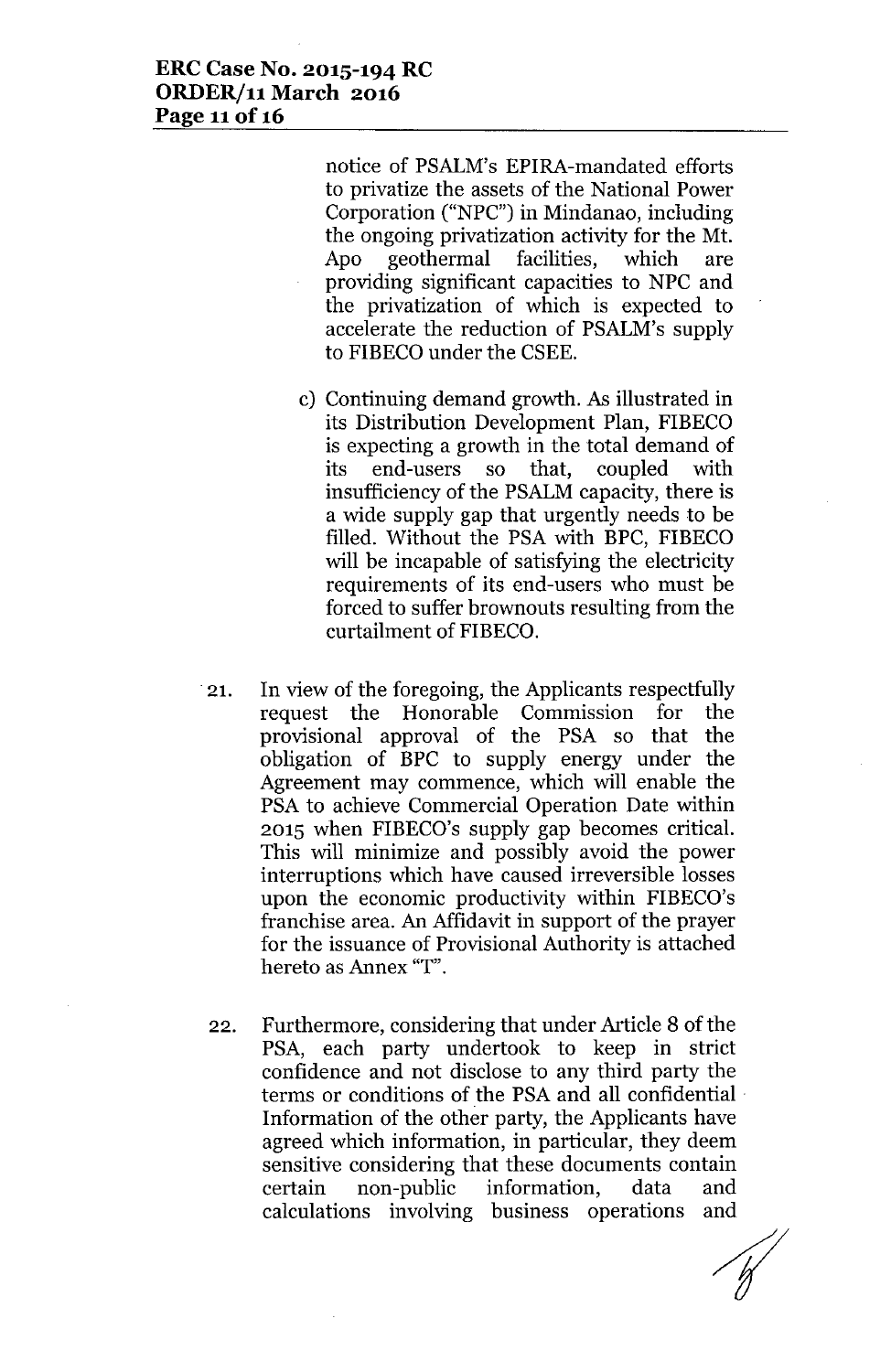- 18. Certificate of Compliance ("COC"). Pursuant to ERC Resolution NO.9, series of 2010, BPC shall file the necessary application for a COC no later than three (3) months prior to the commencement of commercial operations.
- 19. DOE Certificate of Endorsement. BPC is in the process of securing a Certificate of Endorsement from the DOE and undertakes to provide the Honorable Commission and interested intervenors with a copy of the same during the course of the hearing on the instant Application.

## **MOTIONS FOR PROVISIONAL AUTHORITY AND CONFIDENTIAL TREATMENT OF INFORMATION**

- 20. The Applicants move for the issuance of a provisional approval of the PSApending trial on the merits thereof, upon the following reasons:
	- a) Mindanao power crisis. The power shortage in Mindanao has remained a critical problem for FIBECO which continues to suffer rotating brownouts. A bilateral agreement, such as the PSA, will significantly aid FIBECO in minimizing or even eliminating the rotating brownouts in its franchise area, which has had a debilitating impact upon the local economy. The PSA is also among the measures taken by FIBECO to comply with the DOE's directives under DC201O-03- 0003 and DC2012-03-0004 which calls for distribution utilities to ensure that the power requirements within their franchise areas are adequately covered by supply contracts.
	- b) Insufficiency of PSALM supply. The insufficient capacity under the PSALMCSEE makes imperative an additional influx of bilateral supply to answer for the supply deficiency, lest FIBECO be compelled to resort to the unpredictable and expectedly higher prices in the IMEM or, worse, be curtailed for insufficient contracted capacity. The Applicants respectfully request the Honorable Commission to take official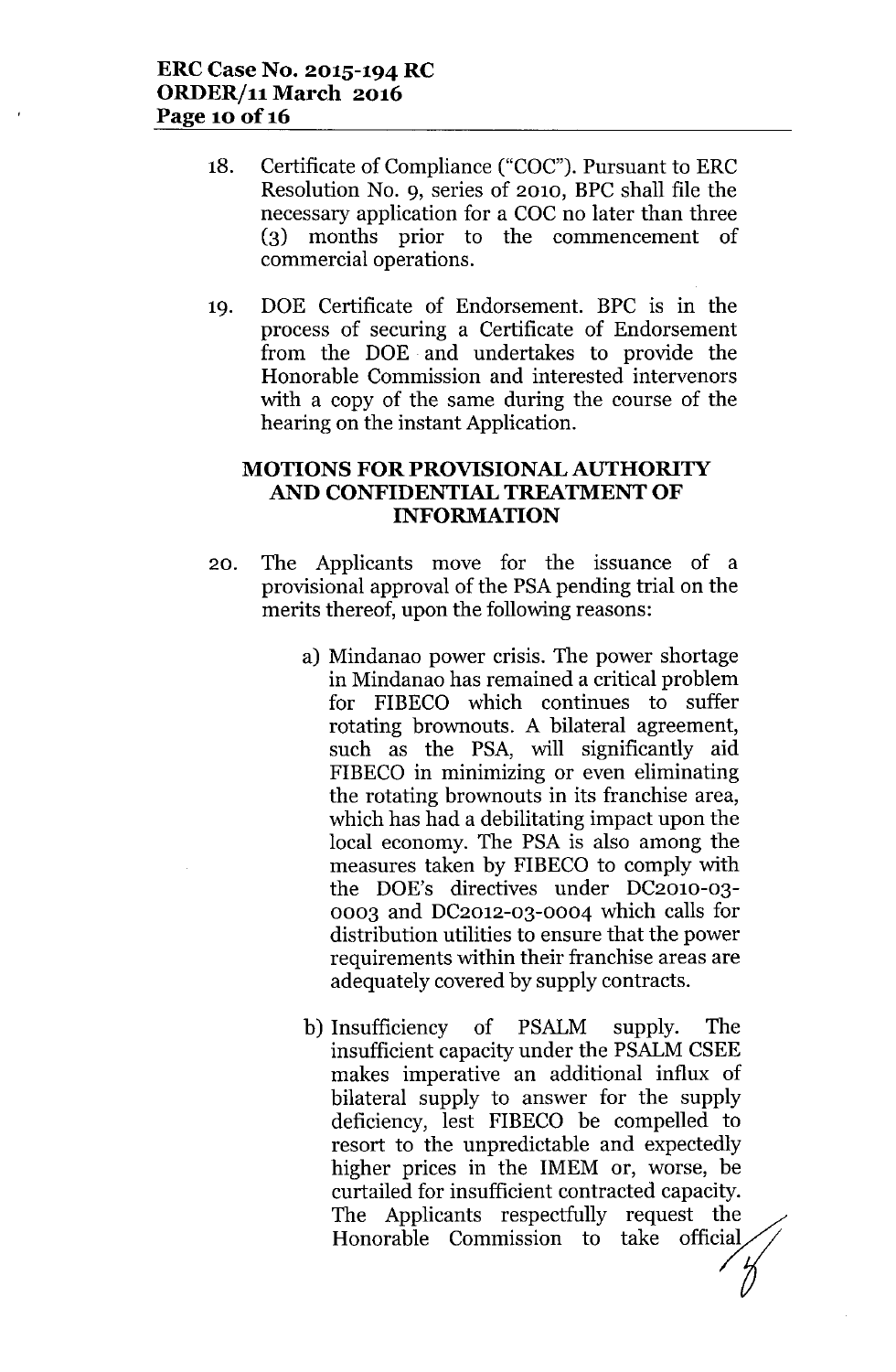financial trade secrets reflecting EPC's investment and business strategy.

- 23. Thus, for the foregoing reasons, pursuant to Rule 4 of the ERC Rules, which provides that this Honorable Commission may, upon request of a party and determination of the existence of conditions that warrant such remedy, treat certain information submitted to it as confidential, Applicants respectfully move that Annexes *"K",* "L", " $M$ ", "N", "O" and "P" not be disclosed and be treated as confidential documents in accordance with Rule 4 of the ERC Rules.
- 24. The Applicants hereby submits one (1) copy of Annexes *"K"*, "L", "M", "N", "0" and "P" in a sealed envelope, with the envelope and each page of the documents stamped with the word "Confidential".

#### **PRAYER**

WHEREFORE, in view of all the foregoing, it is most respectfully prayed that this Honorable Commission:

a. Issue an Order treating Annexes " $K$ ", " $L$ ", " $M$ ", "N", "O" and "P" and the information contained therein as confidential and directing their non-disclosure pursuant to Rule 4 of the ERC Rules of Practice and Procedure as well as prescribing guidelines for the protection thereof;

b. Pending trial on the merits, provisionally approve the PSA; and

c. After trial on the merits, approve, with finality, the Power Supply Agreement dated 24 July 2015 between FIBECO and EPC.

Other reliefs just and equitable are likewise prayed for.

Finding the said Application to be sufficient in form and in substance with the required fees having been paid, the same is hereby set for jurisdictional hearing, expository presentation, pre-trial conference and evidentiary hearing on **12April 2016 (Tuesday) at ten o'clock in the morning (10:00 A.M.) at FIBECO's** Principal Office, Anahawon, Maramag, Bukidnon.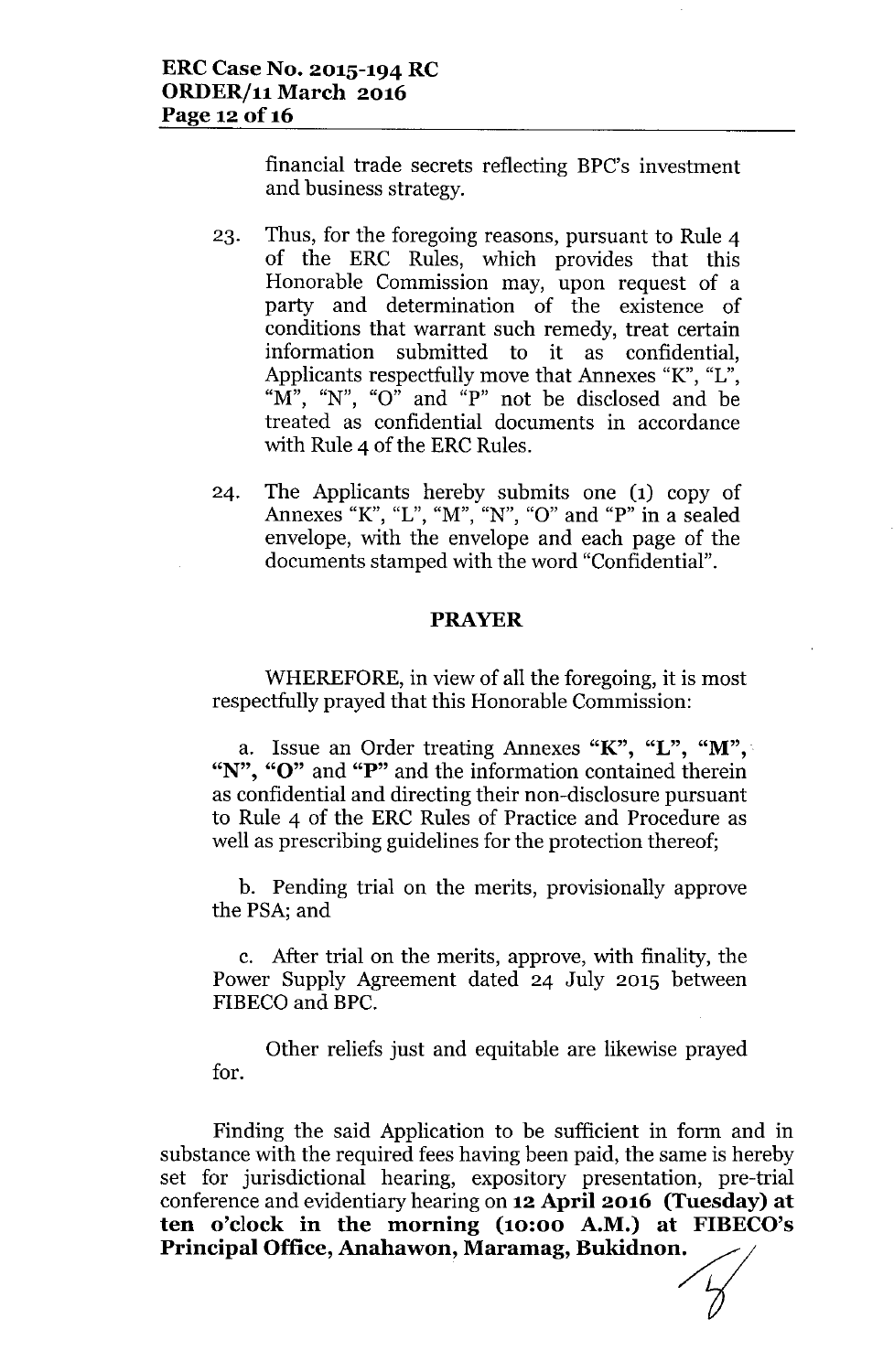financial trade secrets reflecting BPC's investment and business strategy.

- 23. Thus, for the foregoing reasons, pursuant to Rule 4 of the ERC Rules, which provides that this Honorable Commission may, upon request of a party and determination of the existence of conditions that warrant such remedy, treat certain information submitted to it as confidential, Applicants respectfully move that Annexes "K", "L", " $\overline{M}$ ", " $N$ ", " $O$ " and " $P$ " not be disclosed and be treated as confidential documents in accordance with Rule 4 of the ERC Rules.
- 24. The Applicants hereby submits one (1) copy of Annexes "K", "L", "M", "N", "0" and "P" in a sealed envelope, with the envelope and each page of the documents stamped with the word "Confidential".

#### PRAYER

WHEREFORE, in view of all the foregoing, it is most respectfully prayed that this Honorable Commission:

a. Issue an Order treating Annexes "K", "L", "M", "N", "O" and "P" and the information contained therein as confidential and directing their non-disclosure pursuant to Rule 4 of the ERC Rules of Practice and Procedure as well as prescribing guidelines for the protection thereof;

b. Pending trial on the merits, provisionally approve the PSA; and

c. After trial on the merits, approve, with finality, the Power Supply Agreement dated 24 July 2015 between FIBECO and BPC.

Other reliefs just and equitable are likewise prayed for.

Finding the said Application 'to be sufficient in form and in substance with the required fees having been paid, the same is hereby set for jurisdictional hearing, expository presentation, pre-trial conference and evidentiary hearing on 12 April 2016 (Tuesday) at ten o'clock in the morning (10:00 A.M.) at FIBECC substance with the required fees having been paid, the same is h<br>set for jurisdictional hearing, expository presentation, pre<br>conference and evidentiary hearing on  $12$  April 2016 (Tuesda<br>ten o'clock in the morning (10:00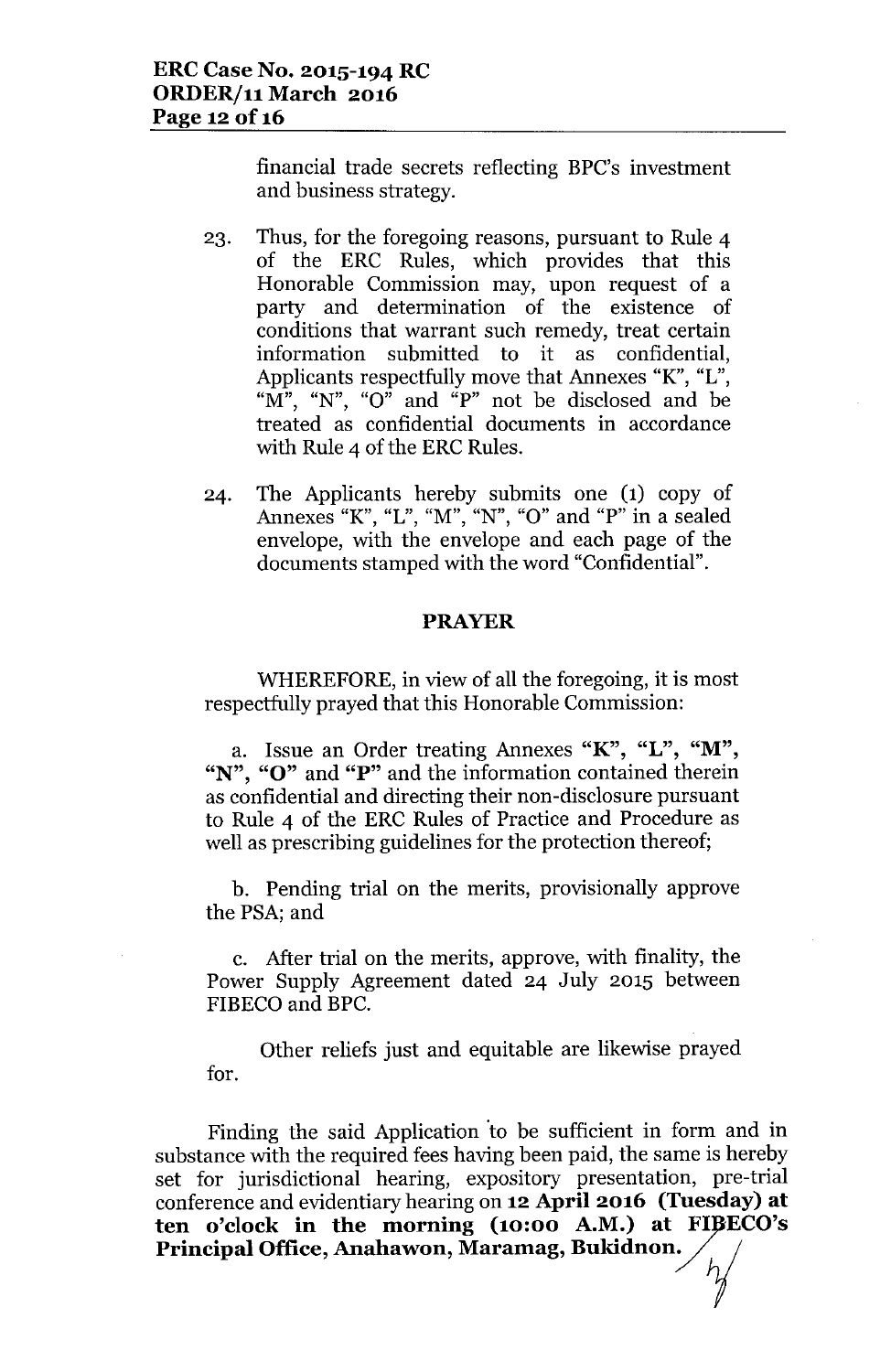FIBECO and BPC are hereby directed to cause the publication of the attached Notice of Public Hearing, at their own expense, twice (2X) for two (2) successive weeks in two (2) newspapers of general circulation in the Philippines, with the date of the last publication to be made not later than ten  $(10)$  days before the date of the scheduled initial hearing. They are also directed to inform the customers within FIBECO's franchise area, by any other means available and appropriate, of the filing of the instant Application, their reasons therefor, and of the scheduled hearing thereon.

Let copies of the Application, this Order and the attached Notice of Public Hearing be furnished the Office of the Solicitor General (OSG), the Commission on Audit (COA), and the Committees on Energy of both Houses of Congress. They are hereby requested, if they so desire, to send their duly authorized representatives at the scheduled hearing.

Likewise, let copies of this Order and the attached Notice of Public Hearing be furnished the Offices of the Governor of the Province of Bukidnon and the Offices of the Mayors of the Cities and Municipalities within FIBECO's franchise area for the appropriate posting thereof on their respective bulletin boards.

FIBECO and BPC are hereby directed to furnish all those making requests therefor with copies of the Application and its attachments, subject to reimbursement of reasonable photocopying costs.

On the date of the initial hearing, FIBECO and BPC must submit to the Commission their written Compliance with the jurisdictional requirements attaching therewith, methodically arranged and duly marked, the evidence on the actual posting and publication of the Notice of Public Hearing consisting of certifications issued to that effect, signed by the aforementioned Governor and Mayors or their duly authorized representatives, bearing the seals of their offices, and the affidavits of the Editors or Business Managers of the newspapers where the said Notice of Public Hearing were published together with the complete issues of the said newspapers, and such other proofs of compliance with the requirements of the Commission.

FIBECO and BPC and all interested parties are directed to submit, at least five (5) days before the date of initial hearing and pretrial conference, their respective Pre-trial Briefs containing, among FIBECO and BPC an<br>submit, at least five (5) days<br>trial conference, their resp<br>others:

,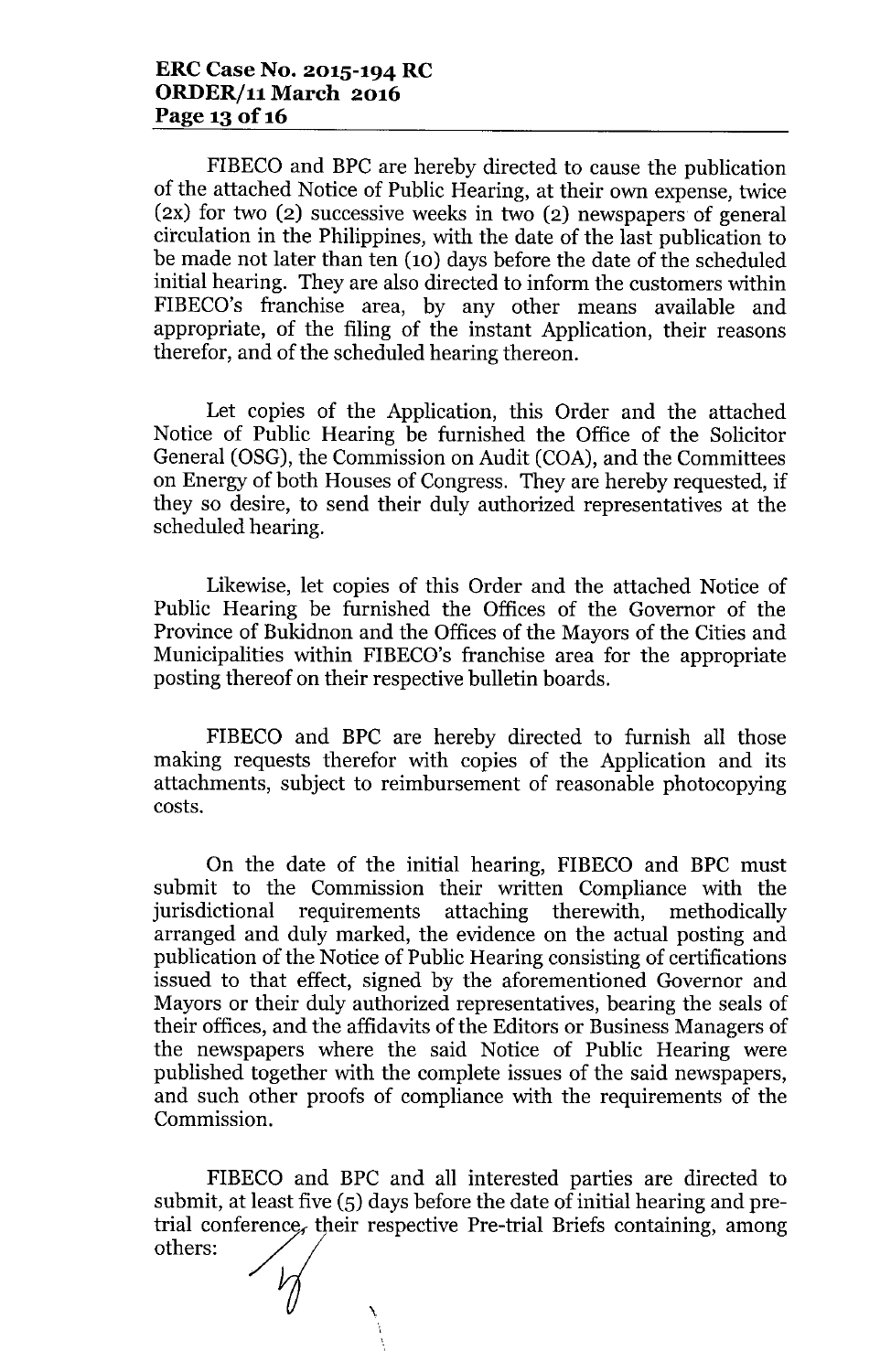- a) A summary of admitted facts and proposed stipulation of facts;
- b) The issues to be tried or resolved;
- c) The documents or exhibits to be presented, stating the purposes and proposed markings therefore; and
- d) The number and names of the witnesses, with their written testimonies in an individual affidavit form, to be attached to the Pre-trial Brief.

Failure of FIBECO and BPC to submit the required Pre-trial Brief and Judicial Affidavits of their witnesses within the prescribed period shall be a ground for cancellation of the scheduled hearing, and the resetting of which shall be six (6) months from said date of cancellation.

As part of the pre-trial conference, FIBECO and BPC must also be prepared to make an expository presentation of their Application, aided by whatever communication medium that they may deem appropriate for the purpose, in order to put in plain words and explain, for the benefit of the customers and other concerned parties, what the Application is all about and the reasons and justifications being cited in support thereof.

## SO ORDERED.

Pasig City, 11March 2016.



I

FOR AND BY AUTHORITY OF THE COMMISSION: **-** <sup>~</sup> **"< - ••• - ~ /** JOSE VICENTE B. SALAZAR *Chairman ~*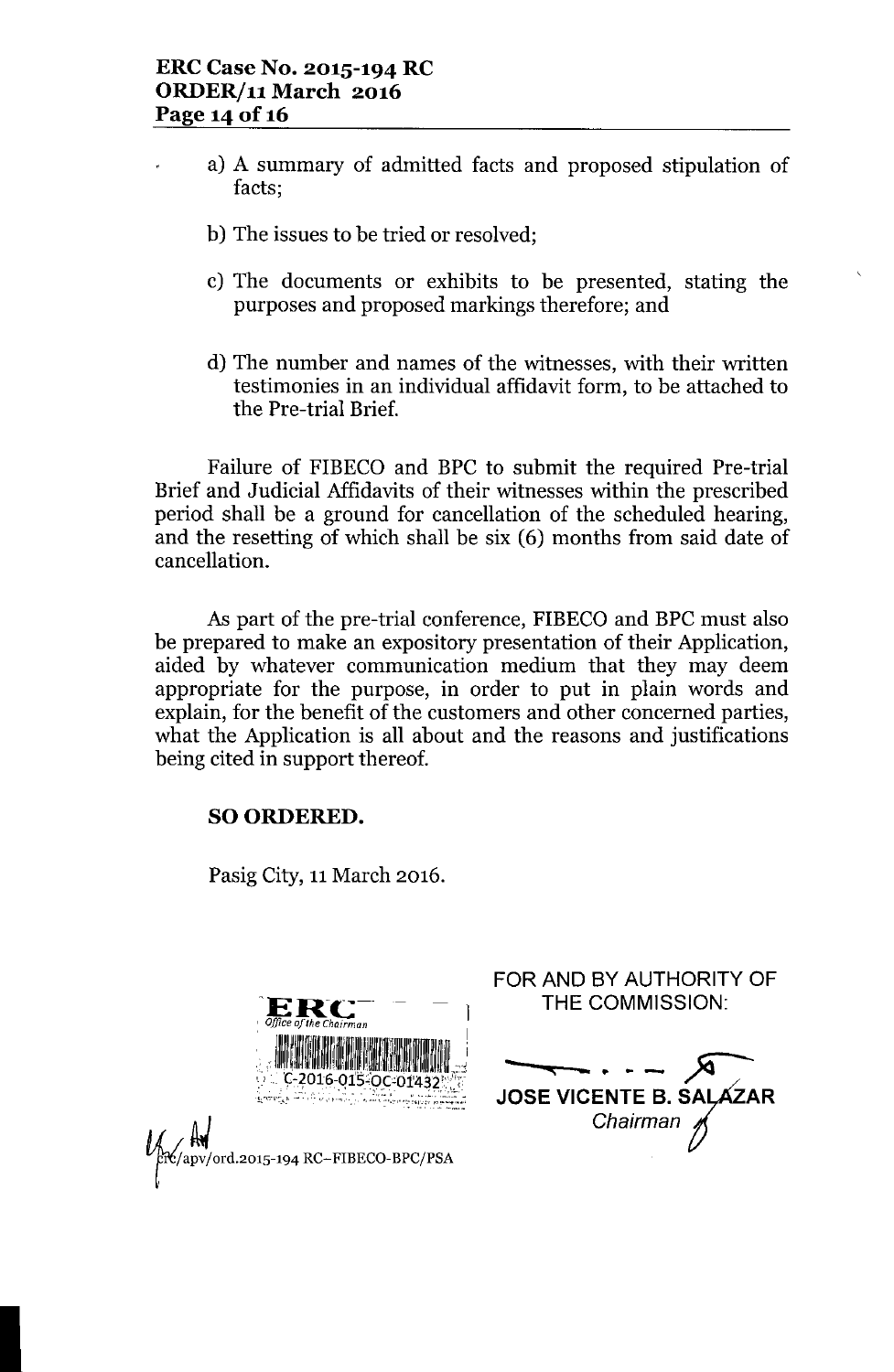Copy Furnished:

- 1. PUYAT JACINTO & SANTOS 10th Floor, 8 Rockwell Hidalgo cor. Plaza Drive Rockwell Center, Makati City 1200
- 2. Atty. Arnido O. Inumerable 405 Elisa St. U.E. Village, Cainta Rizal 1900
- 3. First Bukidnon Electric Cooperative, Inc. (FIBECO) Anahawon, Maramag, Bukidnon
- 4. Bukidnon Power Corporation (BPC) National Highway, Barangay Barandias Municipality of Pangantucan **Bukidnon**
- 5. Office of the Solicitor General (OSG) 134 Amorsolo Street, Legaspi Village, Makati City
- 6. Commission on Audit (COA) Commonwealth Avenue, Quezon City
- 7. Senate Committee on Energy GSIS Bldg., Roxas Boulevard, Pasay City
- 8. House Committee on Energy Batasan Hills, Quezon City
- 9. Office of the City Mayor Valencia City, Bukidnon
- 10. Office of the Municipal Mayor Don Carlos, Bukidnon
- 11. Office of the Municipal Mayor Kalilangan, Bukidnon
- 12. Office of the Municipal Mayor Kibawe, Bukidnon
- 13. Office of the Municipal Mayoj **Office of the Municipal Mayor/**<br>Kitaotao, Bukidnon